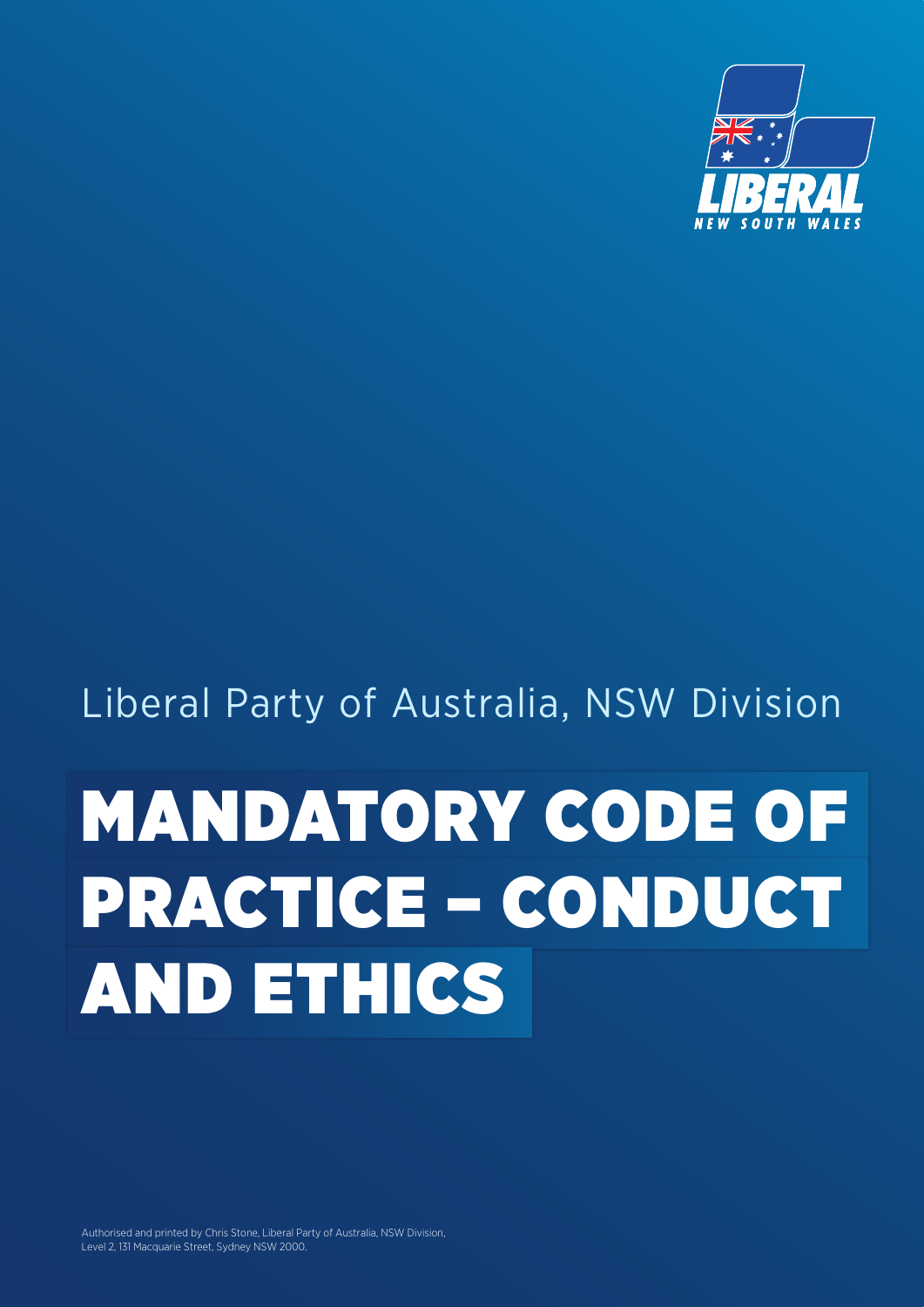# LIBERAL PARTY OF AUSTRALIA, NSW DIVISION MANDATORY CODE OF PRACTICE – CONDUCT AND ETHICS (CODE)

- 1. The Liberal Party of Australia, NSW Division (Division) is committed to providing a productive, rewarding and healthy workplace and environment for all our staff, volunteers, members, officebearers and elected representatives.
- 2. Every person who undertakes activities on behalf of, in the representation of, or as a member of the Division should treat others with dignity, courtesy and respect, enabling everyone to contribute in a cohesive manner to our objectives as set out in our Constitution.
- 3. The Division is committed to the highest standards of behaviour by its staff, volunteers, members, office-bearers and elected representatives and to providing a safe and respectful environment. We are also committed to equal opportunity.

## A. SCOPE

- 4. This Code is consistent with the provisions of the Constitution of the Division.
- 5. This Code should be read and applied consistently with Commonwealth and New South Wales law. Where there is an inconsistency between this Code and Commonwealth or New South Wales law, the legislation prevails.
- 6. Subject to that caveat, this Code applies to all staff, contractors, members, office-bearers, volunteers and elected representatives of the Division.
- 7. It applies to on-site, off-site, online interactions, or after-hours work, meetings or social functions convened by the Division or Bodies of the Division (as defined in its Constitution), and all Division conferences or campaign events which individuals may attend as a result of their Division membership or duties.
- 8. The Division is a political party and its public reputation is important. Although the Division cannot require compliance with this Code by its staff, contractors, members, office-bearers, volunteers and elected representatives where the activities are unrelated to the work of the Division, everyone is encouraged to consider this Code when dealing with others in any capacity.

### B. GENERAL PRINCIPLES

- 9. The Division is committed to the principles that:
	- a. every person should be treated with dignity and respect;
	- b. addressing inappropriate and unacceptable behaviour supports a healthy and positive workplace and experience;
	- c. if there are issues or conflicts in the organisation, everyone has a role to recognise those issues and bring them to the attention of the appropriate people; and
	- d. everyone has an obligation to work respectfully to resolve difference or conflict.
- 10. The Division expects and requires that staff, volunteers, members and representatives will at all times:
	- a. act in a manner that promotes the objectives of the Division;
	- b. maintain a high standard of integrity and professionalism;
	- c. act lawfully and ethically;
	- d. treat each other with respect, courtesy and dignity;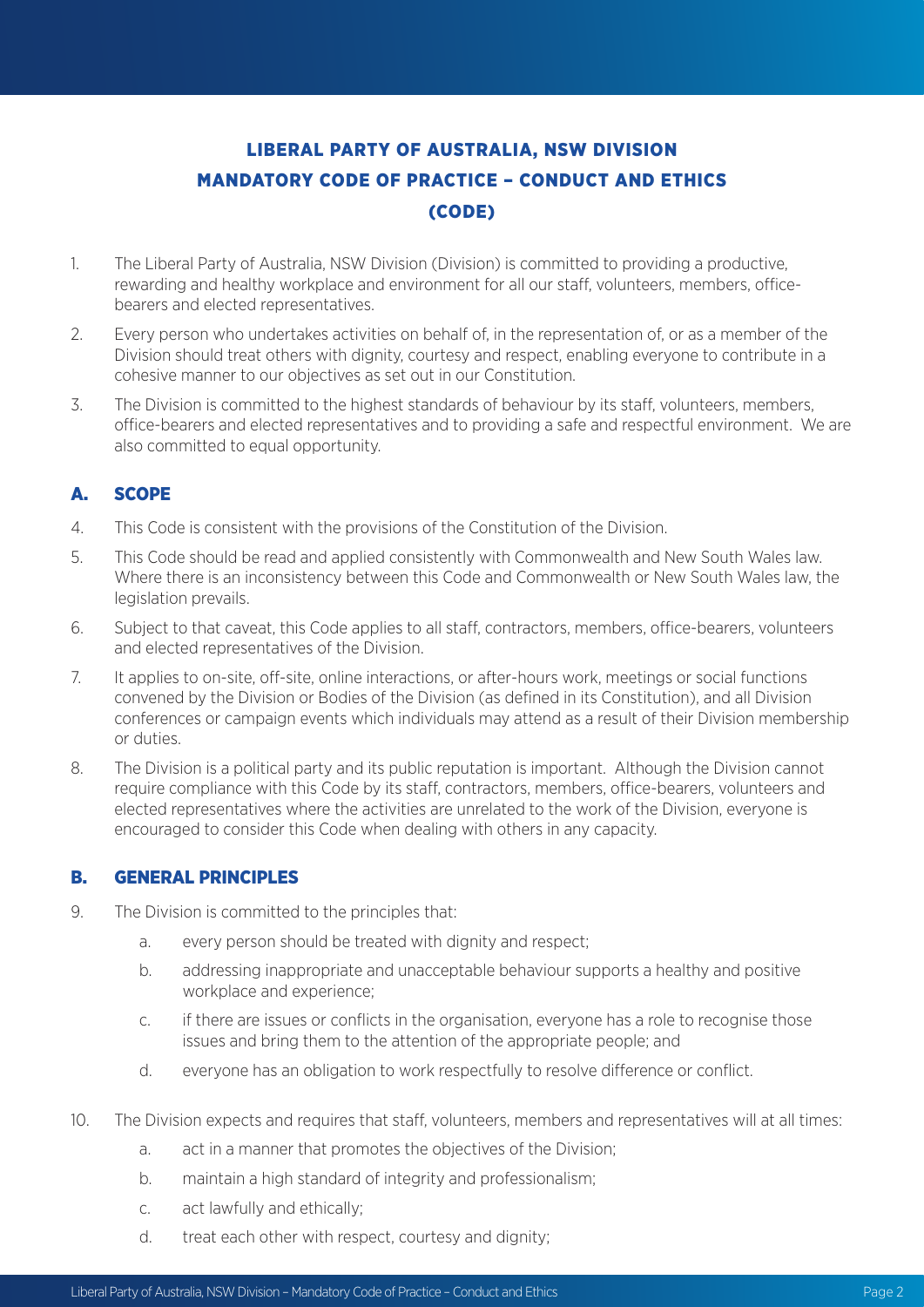- e. exercise a reasonable degree of care, skill and diligence in carrying out their duties, acknowledging that that this may vary according to the role or duty;
- f. use any powers associated with his or her role for a proper purpose, in the best interests of the Division as a whole;
- g. where applicable, comply with their obligations under the *Electoral Act 2017*, *Electoral Funding Act 2018* and the *Local Government Act 2009*;
- h. not take improper advantage of his or her position;
- i. properly manage any conflict between personal or business interests with the interests of the Division;
- j. recognise he or she has an obligation to be independent in judgment and actions;
- k. be responsible and scrupulous in the proper use of Party funds, equipment, facilities, communications and information, including personal information held by or belonging to the Division and information acquired as a result of his or her position;
- l. not act in manner which detrimentally affects the reputation of Division, or reduces its prospects of success at any election; and
- m. not engage in Unacceptable Behaviour.
- 11. Senior Office Holders of the Division have a duty under the *Electoral Funding Act 2018* to report any conduct in connection with the Division which the office holder knows or reasonably believes constitutes a contravention of the Act.

#### C. UNACCEPTABLE BEHAVIOUR

12. Discrimination, vilification, bullying, threatening behaviour, harassment, including sexual harassment, physical violence and other forms of inappropriate behaviour are unlawful under Commonwealth, and NSW legislation. Such behaviour is prohibited by the Division and will not be tolerated. Everyone is entitled to participate in the Division's activities in an environment that is free from this behaviour.

#### **Discrimination**

- 13. Discrimination is behaviour which treats, or proposes to treat, someone unfavourably because of a personal characteristic when that characteristic is protected by the law, such as sex, age, race, religion or disability.
- 14. It is acknowledged that entitlement to membership of some Bodies of the Division (as defined in the Constitution) may be based on characteristics such as age or gender. These bodies include, for example, the Young Liberal Movement and Women's Council. These bodies or committees have specific aims consistent with the nature of their membership and the objects of the Division. It is not discriminatory to so restrict membership of these bodies.

#### *Direct Discrimination*

- 15. Direct discrimination occurs when a person is treated less favourably than another in a similar situation because of a personal characteristic protected by law. The prohibited grounds of discrimination are set out in Commonwealth and NSW anti-discrimination laws and include discrimination on the grounds of sex, race, age, disability etc.
- 16. Discrimination can occur directly when a person or group is treated less favourably than another person or group in a similar situation because of a personal characteristic protected by law. It can also occur indirectly, when an unreasonable requirement, condition or practice is imposed that has, or is likely to have, the effect of disadvantaging people with a personal characteristic protected by law.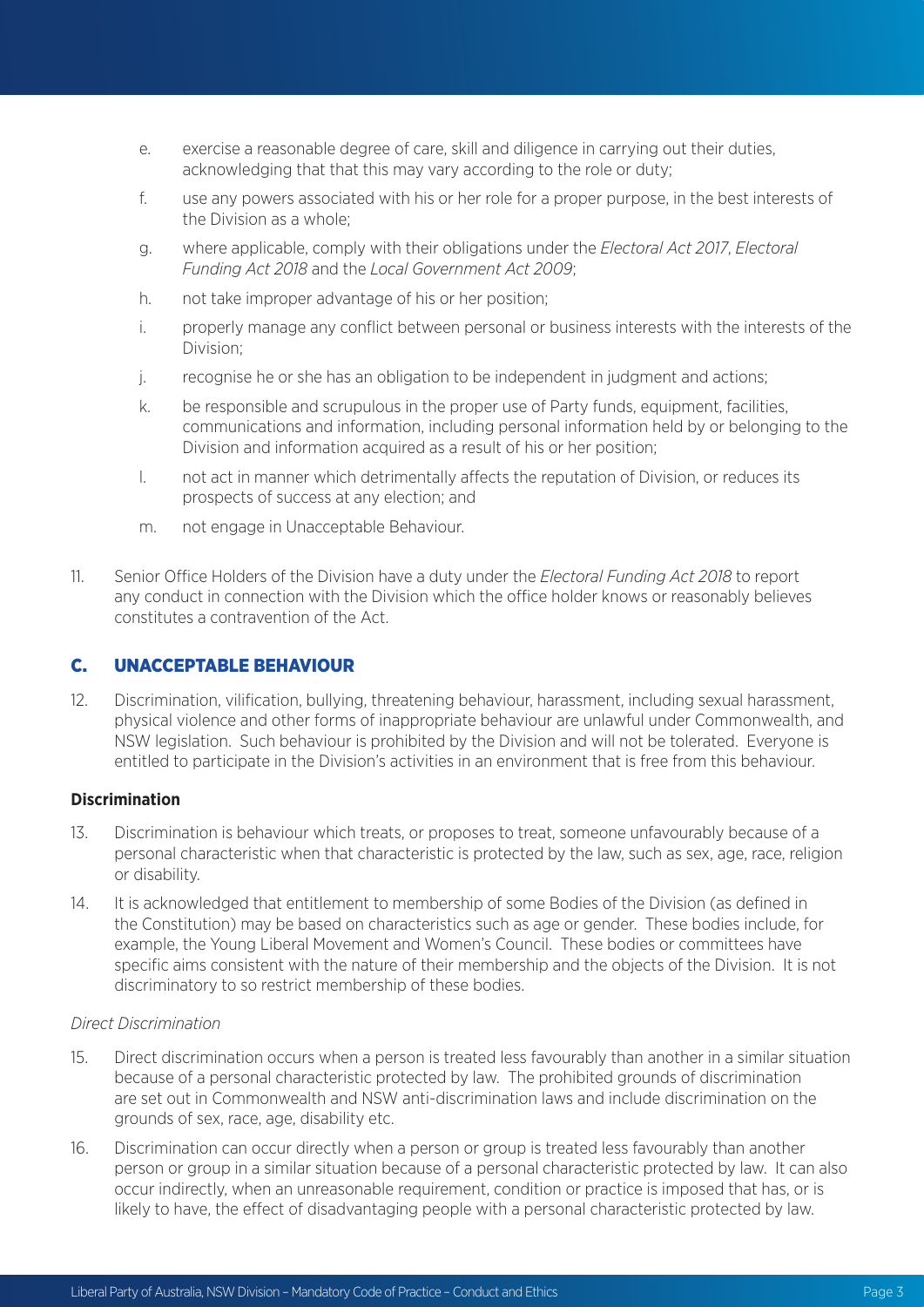- 17. Examples of grounds on which discrimination may occur include:
	- a. age;
	- b. breastfeeding;
	- c. carer responsibilities;
	- d. disability
	- e. gender identity;
	- f. HIV/AIDS;
	- g. marital or relationship status;
	- h. pregnancy;
	- i. race;
	- j. religion;
	- k. sex; and
	- l. sexual preference or orientation.

This list is not exhaustive.

#### *Indirect Discrimination*

- 18. Indirect discrimination may occur when an unreasonable requirement, condition or practice is imposed that has, or is likely to have, the effect of disadvantaging people with a personal characteristic protected by law.
- 19. Discrimination may also include the situation where a workplace participant harasses another person based on a ground of discrimination.

#### **Vilification**

20. Vilification is an act which incites hatred, severe contempt or severe ridicule of a person or group, because of race, religion, disability, gender, homosexuality, transgender, transsexuality or HIV/AIDS. Vilification is a particularly serious breach of applicable legislation and will be dealt with accordingly.

#### **Bullying, Harassment and Physical Violence**

- 21. Bullying is unreasonable and inappropriate behaviour directed towards an individual or group, which creates a risk to physical or mental health and safety. It can be a form of discrimination.
- 22. Bullying can take many forms, including jokes, teasing, nicknames, emails, pictures, text messages, social isolation or ignoring people, or unfair work practices. It also includes physical harassment and any form of threatening behaviour, both mental and physical.
- 23. Harassment is unwelcome conduct that a reasonable person would expect to offend, humiliate or intimidate.
- 24. Physical violence is the intentional use of physical force or power, threatened or actual, against another person or a group, which either results in or has a high likelihood of resulting in, amongst other things, injury, death or psychological harm.

#### **Sexual Harassment**

- 25. Sexual harassment is a specific and serious form of harassment. It is unwelcome sexual behaviour, which could be expected to make a reasonable person feel offended, humiliated or intimidated. Sexual harassment can be physical, spoken or written. It can include, but is not limited to:
	- a. sexually suggestive behaviour;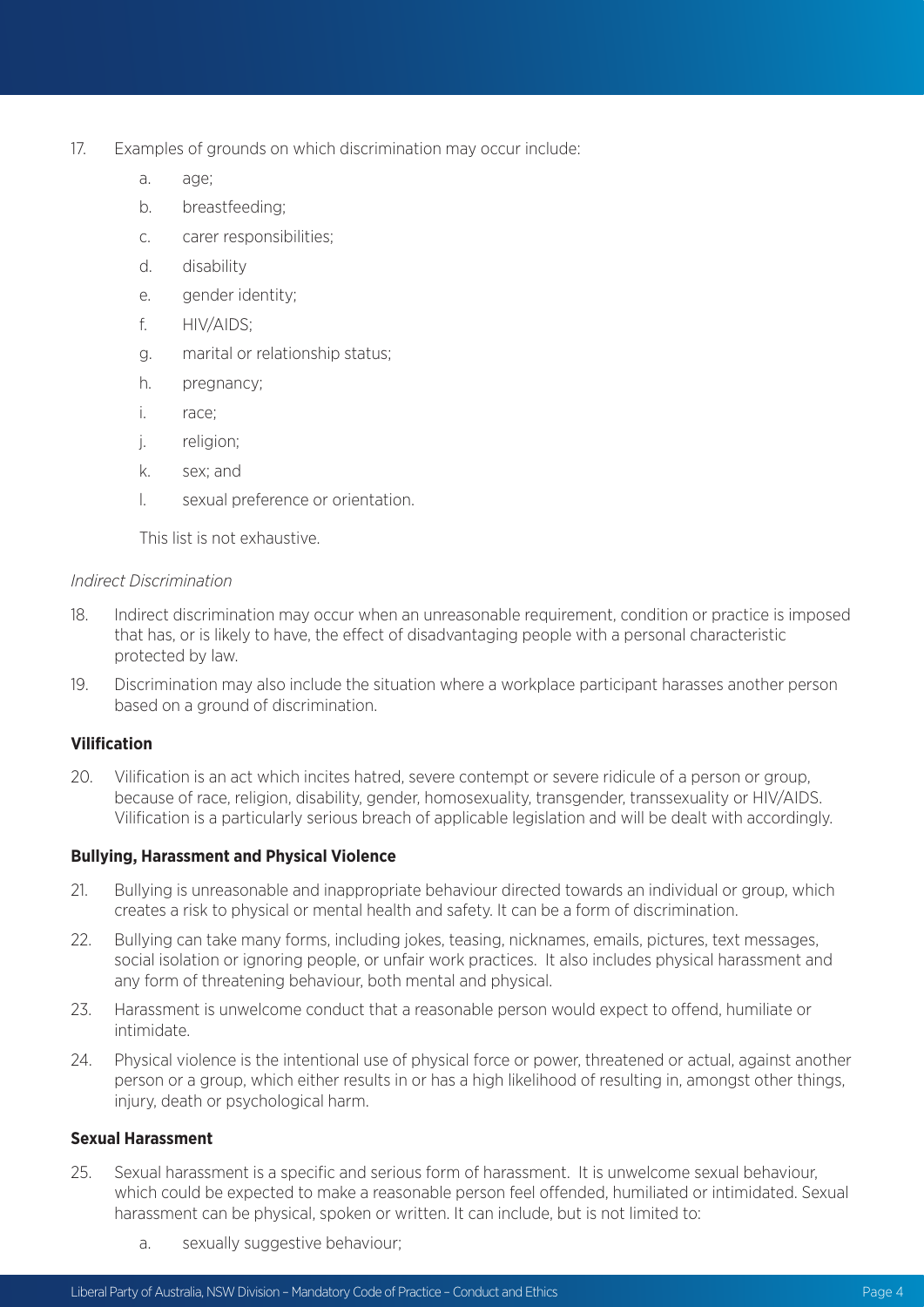- b. brushing up against someone, touching or fondling;
- c. sexually suggestive comments or jokes;
- d. displaying offensive screen savers, photos, calendars or objects;
- e. repeated unwanted requests to go out;
- f. a request for sex;
- g. sexually explicit posts on social networking sites;
- h. insults or taunts of a sexual nature;
- i. intrusive questions or statements about a person's private life;
- j. sending sexually explicit emails or text messages;
- k. inappropriate advances on social networking sites;
- l. accessing sexually explicit internet sites in the presence of others whilst volunteering in an office of the Division or a Body of the Division, an electorate or campaign office, or in any other public place; and
- m. behaviour that may also be considered to be an offence under criminal law, such as physical assault, indecent exposure, sexual assault, stalking or obscene communications.
- 26. Just because someone does not object to inappropriate behaviour at the time, does not mean that they are consenting to the behaviour.
- 27. All employees, members and volunteers have the same rights and responsibilities in relation to sexual harassment. A single incident is enough to constitute sexual harassment – it doesn't have to be repeated. All incidents of sexual harassment – no matter how large or small or who is involved – require employers and managers, or the State Director to respond appropriately.
- 28. Comments and behaviour that do not offend one person may offend others.

#### D. PROFESSIONAL INTEGRITY

#### **Defamation**

29. A person must not make public or cause to be published any statement about any employee, contractor, member, volunteer or representative of the Division which could be construed as defamatory. Any person who makes a potentially defamatory statement shall be personally responsible for the payment of any damages or costs awarded by a court in respect of those statements. Any member found by a court to have defamed any employee, contractor, member or volunteer of the Division may also face disciplinary action.

#### **Confidentiality**

- 30. Any information provided in connection with the work of the Division that is:
	- a. personal information about a member, volunteer or employee of the Division; or
	- b. information relating to the internal affairs or activities of the Division,

is confidential. Confidential information must not be disclosed without the authority of the State Director, relevant Body of the Division, or the person by whom the information was provided, unless required by law.

- 31. Any employee, contractor, member, volunteer or representative of the Division who receives confidential information in connection with the work of the Division must not use that confidential information for any purpose other than:
	- a. the purpose for which the confidential information was provided; or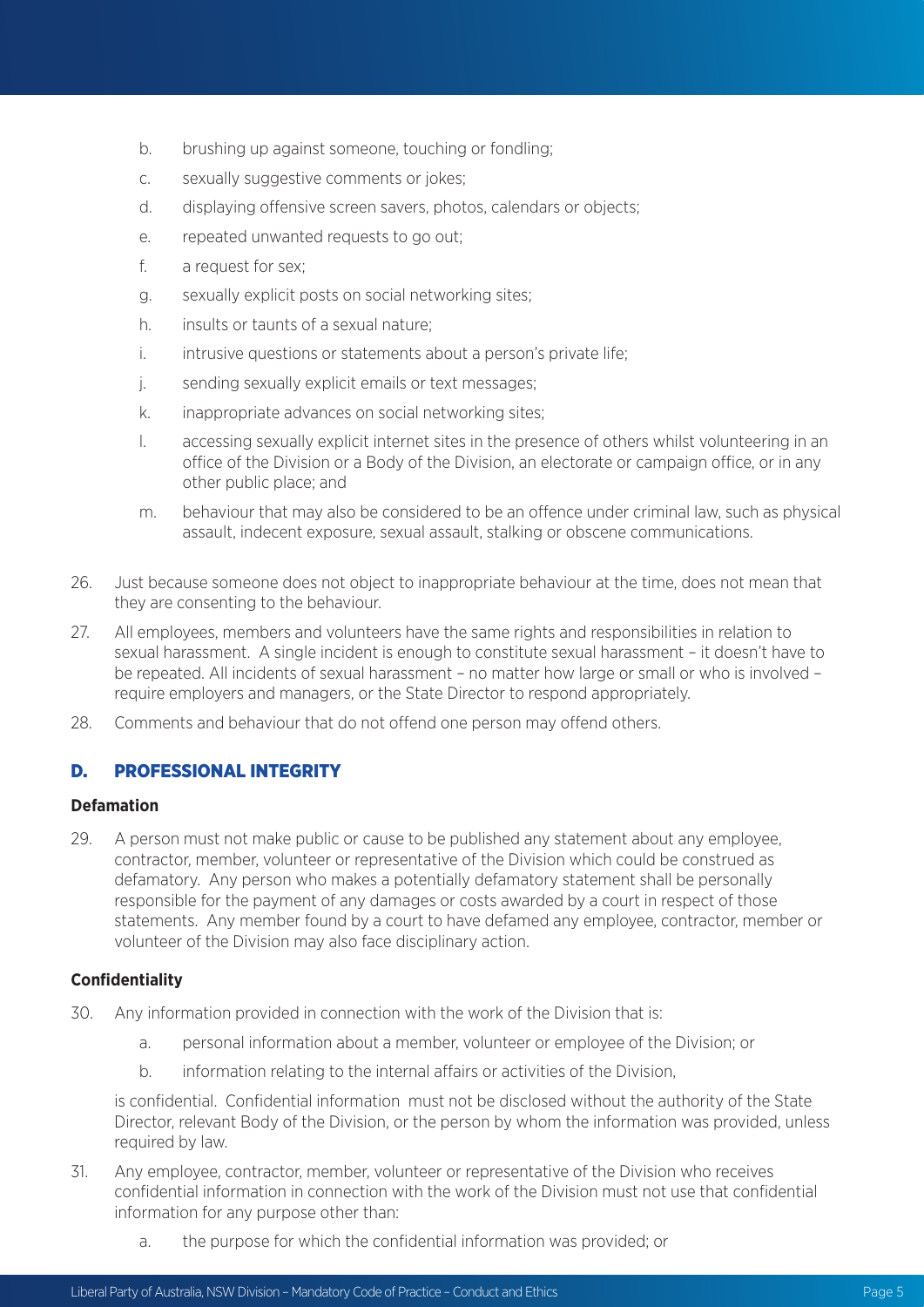b. a purpose permitted under the Constitution.

#### E. PROCEDURES FOR COMPLAINTS

- 32. The Division is committed to ensuring that allegations of Unacceptable Behaviour are dealt with promptly, confidentially, and in accordance with the principles of procedural fairness for all parties involved. Complaints must also be dealt with in accordance with applicable legislation.
- 33. The Division intends to implement a separate process for receiving and resolving complaints regarding Unacceptable Behaviour, which includes a Conduct Review Committee. To ensure that Committee has appropriate disciplinary powers, amendments to the Constitution will be required. Until then, complaints regarding Unacceptable Behaviour will be dealt with under the existing provisions of the Constitution.
- 34. A breach of a mandatory Code of Conduct may constitute either unsatisfactory conduct or misconduct as a member under the Constitution, and may result in disciplinary action including suspension from the Division for a period of up to 2 years (in the case of unsatisfactory conduct) or 5 years (in the case of misconduct) or expulsion from the Division.
- 35. Conduct which may be or is criminal should be reported by the complainant to the Police.
- 36. It may be difficult for a person to make a complaint concerning the conduct of others. The Division is conscious of this, and will provide such support to assist the complainant through the process as is considered appropriate in the circumstances.
- 37. Complaints relating to the discharge of duties by Members of the upper and lower houses of the federal or state parliaments, of ministers, or councillors should be made to the relevant parliament, council, government agency or department.
- 38. Staff members of Members of the upper and lower houses of the federal or state parliaments, or of ministers, who have a complaint relating to their employment should refer the matter to their employer, being the relevant parliament or government department.
- 39. Staff members of councillors who have a complaint relating to their employment should refer the matter to their employer, being the relevant council, government agency or department.